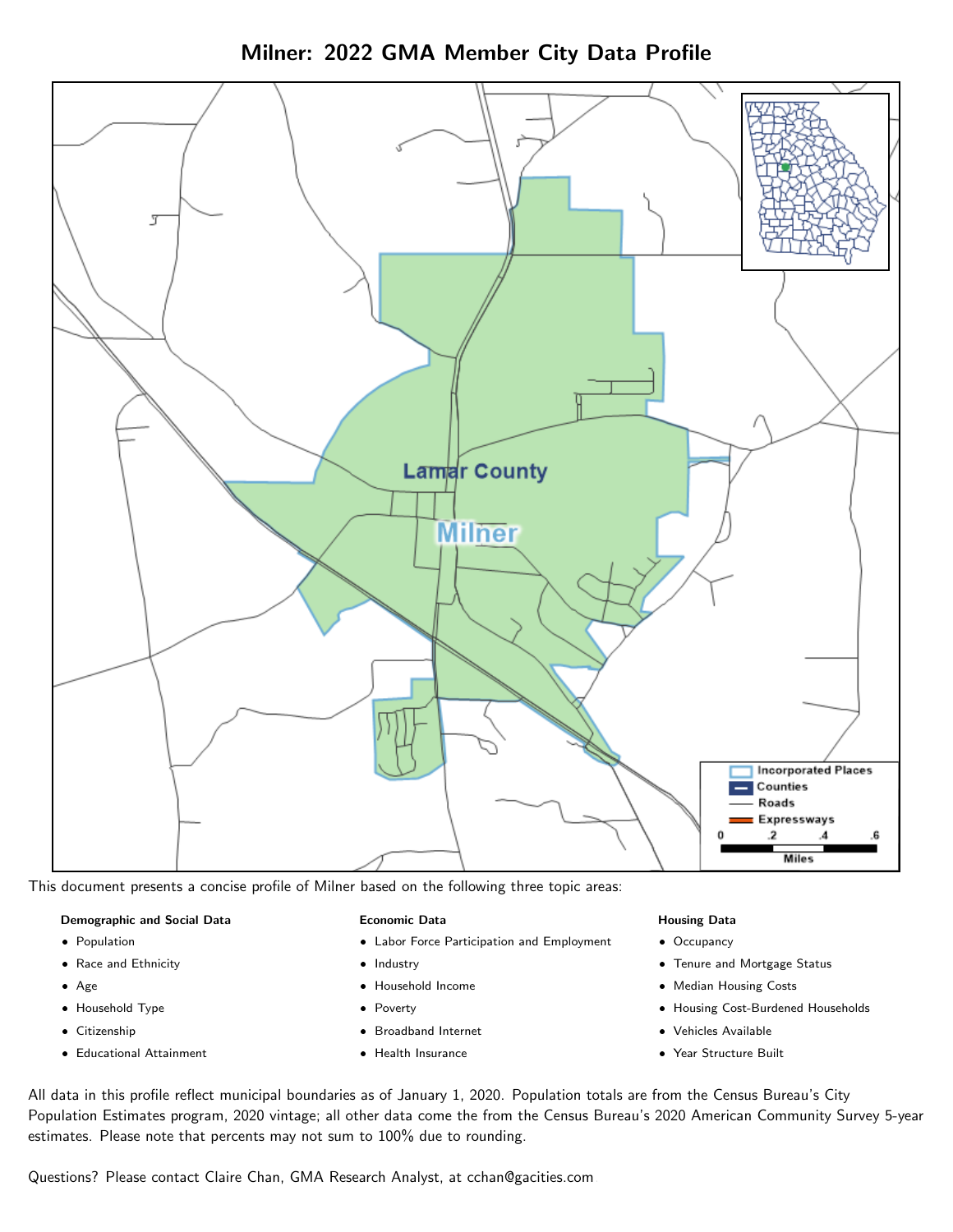# Milner: Demographic and Social





# Native Born 100%

#### Source: American Community Survey, 2020 5-year estimates, table B05002 Source: American Community Survey, 2020 5-year estimates, table B15002

Race and Ethnicity



Source: U.S. Census Bureau, City Population Estimates, 2020 vintage Source: American Community Survey, 2020 5-year estimates, table B03002

# Household Type



Source: American Community Survey, 2020 5-year estimates, table B01001 Source: American Community Survey, 2020 5-year estimates, table B11001

## Educational Attainment





# **Citizenship**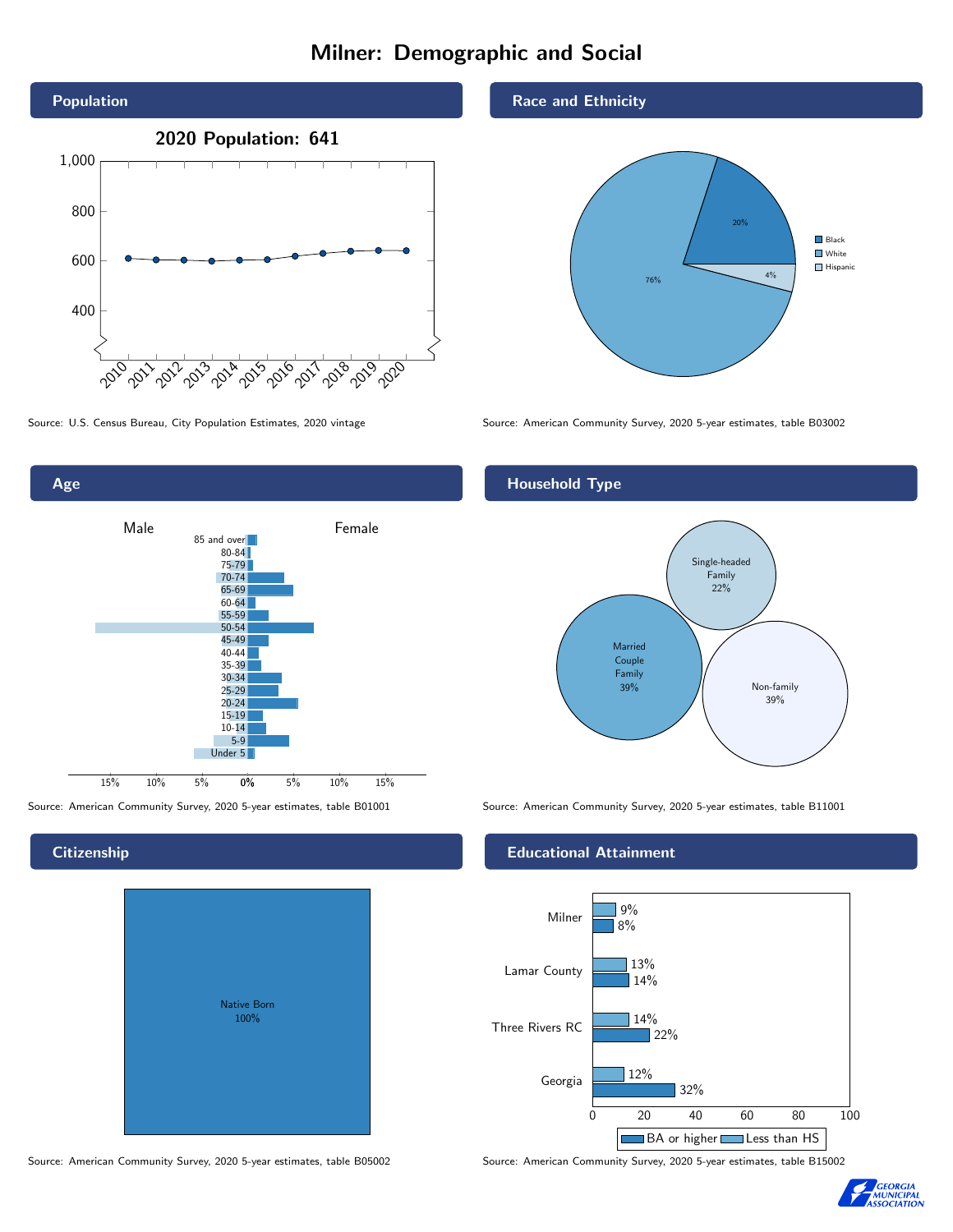# Milner: Economic







Source: American Community Survey, 2020 5-year estimates, table B23001 Note: Unemployment rate is based upon the civilian labor force.



Source: American Community Survey, 2020 5-year estimates, tables B19013 and B19025 Source: American Community Survey, 2020 5-year estimates, table B17010



Source: American Community Survey, 2020 5-year estimates, table B28002 Source: American Community Survey, 2020 5-year estimates, table B18135

### Industry

| Agriculture, forestry, fishing and hunting, and mining      | $0\%$ |
|-------------------------------------------------------------|-------|
| Construction                                                | 3%    |
| Manufacturing                                               | 10%   |
| <b>Wholesale Trade</b>                                      | 14%   |
| Retail Trade                                                | 12%   |
| Transportation and warehousing, and utilities               | 6%    |
| Information                                                 | $1\%$ |
| Finance and insurance, real estate, rental, leasing         | 8%    |
| Professional, scientific, mgt, administrative, waste mgt    | 8%    |
| Educational services, and health care and social assistance | 27%   |
| Arts, entertainment, recreation, accommodation, food        | 6%    |
| service                                                     |       |
| Other services, except public administration                | $2\%$ |
| Public administration                                       | 3%    |

Source: American Community Survey, 2020 5-year estimates, table C24030



# **Health Insurance**